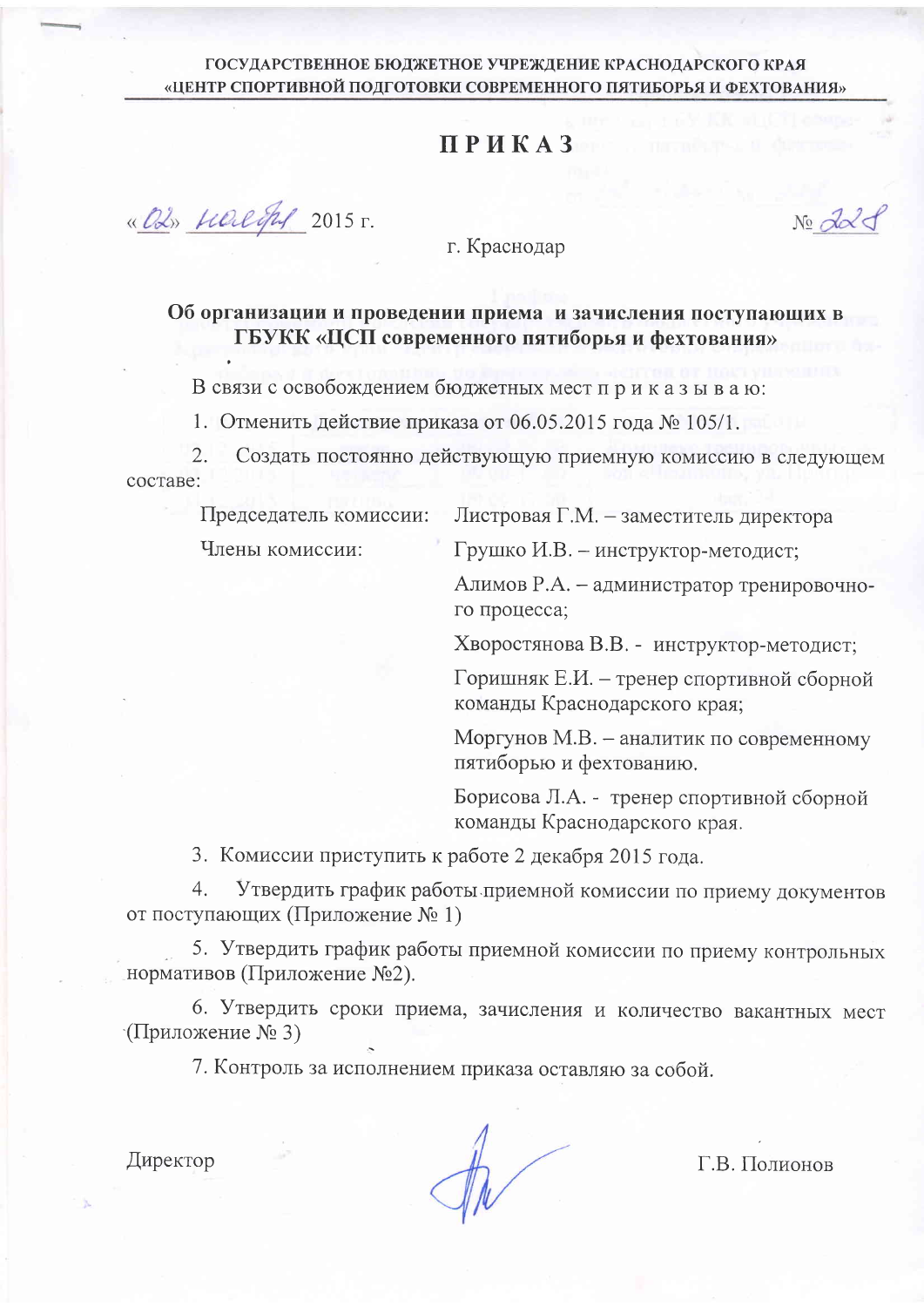Приложение №1 к приказу ГБУ КК «ЦСП современного пятиборья и фехтова-

HUA)<br>OT 02.11.2015 No 221

### График

работы приемной комиссии государственного бюджетного учреждения Краснодарского края «Центр спортивной подготовки современного пятиборья и фехтования» по приему документов от поступающих

| Дата       | Дни недели | Часы работы | Место работы                 |  |
|------------|------------|-------------|------------------------------|--|
| 02.12.2015 | среда      | 09.00-17.00 | Комплекс тренировочных за-   |  |
| 03.12.2015 | четверг    | 09.00-17.00 | лов «Чемпион», ул. Пригород- |  |
| 04.12.2015 | пятница    | 09.00-17.00 | ная, 24                      |  |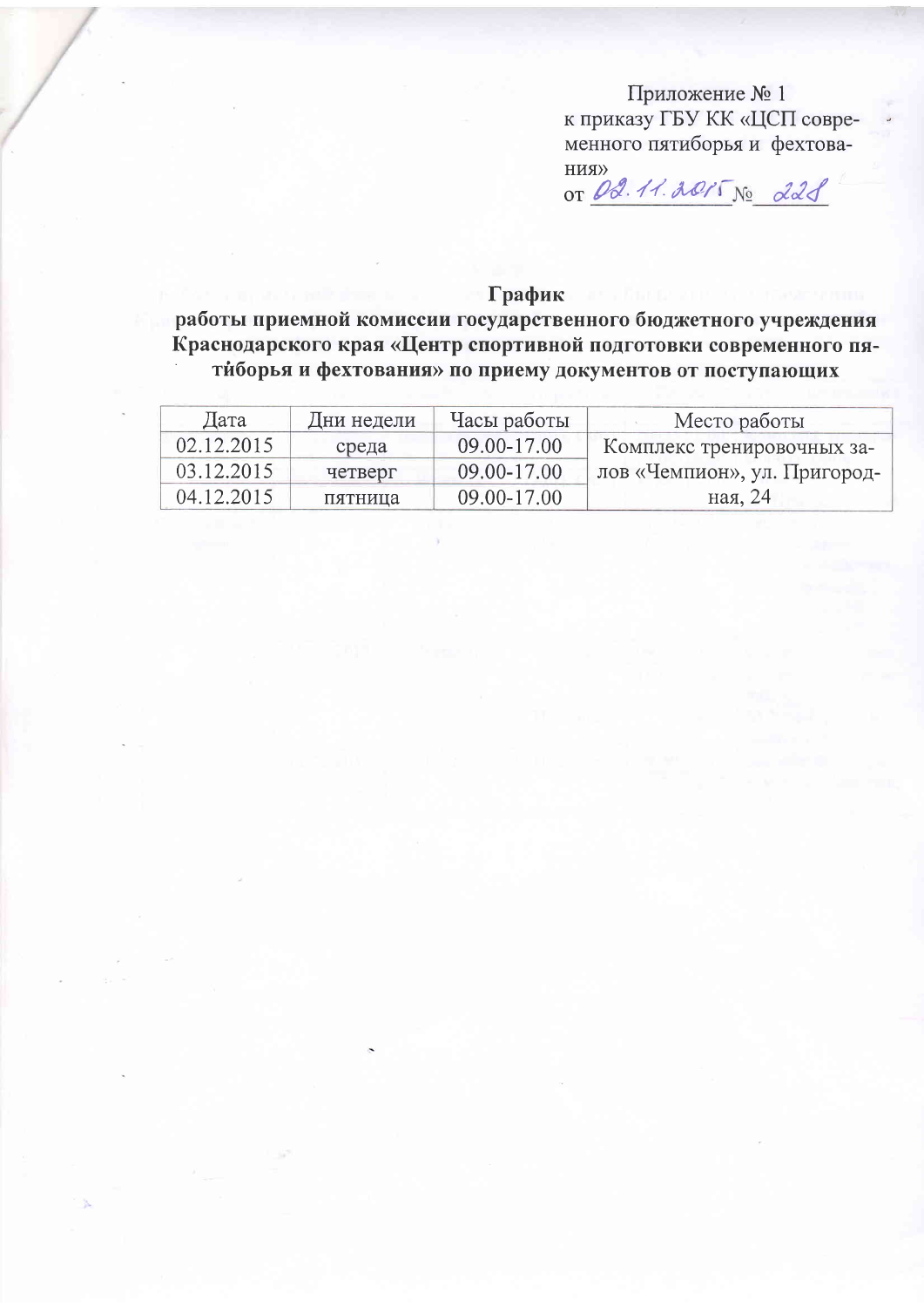Приложение № 2 к приказу ГБУ КК «ЦСП современного пятиборья и фехтова-

 $\langle$ <br>RNH OT W. 11.2015 No dold

### График

работы приемной комиссии государственного бюджетного учреждения Краснодарского края «Центр спортивной подготовки современного пятиборья и фехтования» по приему контрольных нормативов

| $N_2$<br>$\pi/\pi$ | Вид спорта               | Дата       | День недели | Норматив | Время                      | Место проведения                                                                                                |  |
|--------------------|--------------------------|------------|-------------|----------|----------------------------|-----------------------------------------------------------------------------------------------------------------|--|
|                    | Фехтование               | 07.12.2015 | Понедельник | ОФП, СФП | 10.00-11.00<br>15.00-16.00 | Комплекс трениро-<br>вочных залов                                                                               |  |
|                    |                          | 08.12.2015 | Вторник     | ОФП, СФП | 15.00-16.00                | «Чемпион»,<br>ул. Пригородная, 24                                                                               |  |
| $\overline{2}$     | Современное<br>пятиборье | 09.12.2015 | Среда       | ОФП      | 09.00-09.45                | Бассейн Пашков-<br>ского аграрного<br>сельскохозяйствен-<br>ного колледжа,<br>п. Пашковский<br>ул. Гоголя, 62/2 |  |
|                    |                          |            |             | Плавание | 10.00-10.45                |                                                                                                                 |  |
|                    |                          | 10.12.2015 | Четверг     | ОФП      | 09.15-10.00<br>16.00-17.30 | Стадион «Кубань»<br>ул. Железнодорож-<br>ная, 49                                                                |  |
|                    |                          |            |             | Плавание | 17.45-18.30                | КГУФКСТ, ул. Бу-<br>денного, 161                                                                                |  |
|                    |                          | 11.12.2015 | Пятница     | Плавание | 09.30-10.15<br>15.30-16.15 | Бассейн ФСО «Ди-<br>намо», ул. Красная,<br>192                                                                  |  |